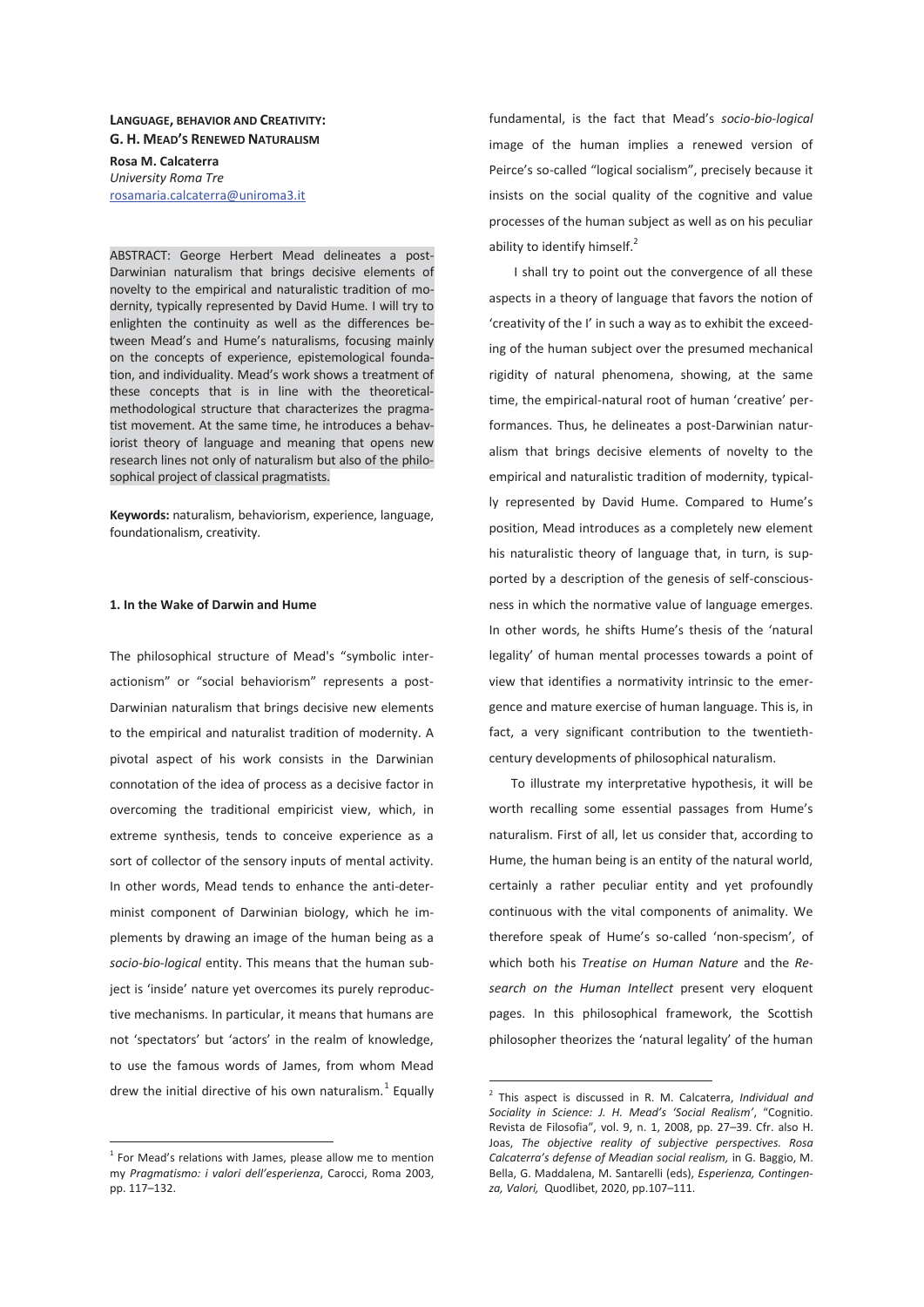intellect's functioning: the exercise of ideas, as well as that of memory and imagination, imply universal principles, i.e. "laws of the association of ideas" which operate "in the same way in all human beings" and whose criteria of similarity, space-time contiguity, cause-effect can certainly be indicated Surprisingly in advance of Wittgenstein's well-known invitation to philosophize by formulating examples rather than definitions, Hume points out that his list of legal principles of the association of ideas, i.e. the normative criteria of the functioning of the human mind, has no claim to completeness. On the contrary  $-$  he argues  $-$  it is very difficult to prove that there are no other principles of association than those he lists. In short, "All we can do in these cases is to scroll through examples, to examine carefully the principle that links the different thoughts to each other and not to stop until we have made the principle as general as possible".<sup>3</sup>

There is a semantic ambiguity in Hume's use of the concepts of "universality" and "generality" to be annexed to logical-normative principles. However, it is important to notice the lively attention Hume pays to the social nature of the human being, by setting the sentiment of *sympathy* as a sort of universal groundwork or, we could say, transversal principle, of the social and cultural institutions that qualify the human world. It follows that the norms of human knowledge and action are determined not only by the physical-natural constitution of individuals but also by their social nature or their 'natural' placement in a relational and cultural context.<sup>4</sup> As we will see later, the Humiana notion of sympathy is a crucial aspect of the naturalist behaviorist theory of language and meaning proposed by Mead.

Turning now to the question of Hume's anti-specism, it is worth pointing out how it is in some respects harmonious with, though divergent from the view present-

ed by Leibniz. The two positions are in fact indicative of the different philosophical modes, still paradigmatic today, with which one can give prominence to the 'natural' constitution of the human being; 'modes' which, moreover, seem to coexist tacitly in Mead's naturalism precisely where he focuses on the notion of the creativity of the ego. As we know, for Leibniz animals have organs structured in such a way that they receive refined and distinct impressions from the outside world. The perceptions corresponding to these impressions are also refined and distinct, so much so that the soul of the animal is "accompagnée de mémoire" of which a certain echo remains for a long time, capable of being heard on certain occasions".<sup>5</sup> The animal therefore has a thought through images, connects the content of its memory to external events whenever they occur and acts accordingly. The clarity of the feeling depends mainly both on the repetition of the same perception that produces a corresponding habit and on the intensity of a given perception, even if experienced only once. However, Leibniz strongly denies that this mnemonic concatenation can be understood as a rational cognitive process precisely because it is based only on facts and not on the knowledge of their causes.

For his part, Hume, too, believes that animals possess an empirical capacity for reasoning: they expect, by analogy with past observations, similar effects from similar causes and thus acquire knowledge in the course of their lives. This can be noticed from the simple observation – Hume says – that the puppies' actions are less perfected than those of adult animals, and it is interesting that he remarks how puppies can learn rules of behavior through discipline and education, as well as through spontaneous experience. Animals not only possess knowledge acquired through experience, but also benefit from an "original hand of nature", to which "many parts" of the animal's knowledge are owed. This knowledge in itself exceeds "the capacity that they pos-

-

 $\overline{a}$ 

<sup>3</sup> Cf. D. Hume, *An Inquiry Concerning Human Understanding*, Oxford University Press, Oxford, 2007, pp. 16 ff.

<sup>&</sup>lt;sup>4</sup> The sentiment of "sympathy" is focused particularly in D. Hume, *A Treatise of Human Nature* e in *An Enquiry Concerning the Principles of Morals*.

<sup>5</sup> G. W. Leibniz, *Principes de la nature et de la grâce fondés en raison. Principes de la philosophie ou monadologie*, ed. A. Robinet, PUF, Parigi, 1986, p. 80.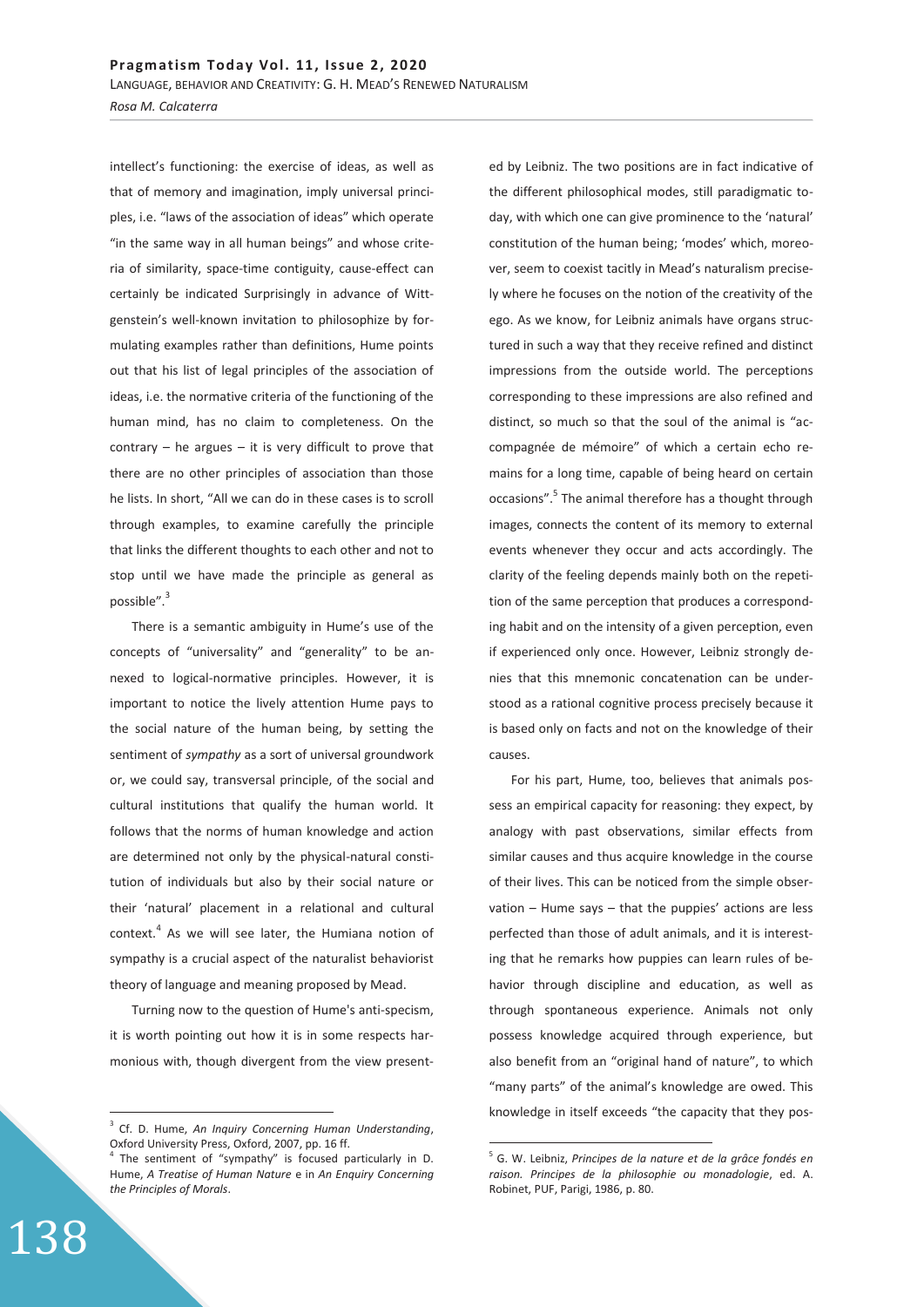sess on ordinary occasions"; moreover, it shows little or no susceptibility to the influence of practice or experience. We denominate these 'parts' of animal knowledge – continues Hume – "*Instincts*" and tend to admire them "as something very extraordinary, and inexplicable by all the disquisitions of human understanding". Then he concludes that "our wonder will, perhaps, cease or diminish when we consider that the experimental reasoning itself, which we possess in common with beasts, and on which the whole conduct of life depends, is nothing but a species of instinct or mechanical power, that acts in us unknown to ourselves".<sup>6</sup>

In order to better understand the position of Mead, let us point out a relevant difference between Hume's and Leibnitz's ideas of the animal-human knowledge continuity. The latter, in fact, supports the extraordinary nature of human reason as the ability to lead to the knowledge of causes and certain truths, despite the recognition of the continuity between the empirical reasoning of animals and that of humans. Hume, on the other hand, mainly focuses on the relationship between empirical knowledge and instinctual endowment to sanction its strong impact "on the entire conduct of life" both animal and human, thus assigning to the operations of the intellect a complementary bio-logical role that is, however, far from dispensable. As if to say that on the level of intellect or reason we play much more complicated and significant games with scientific progress, than those dictated by the concreteness of experience and instinctual powers. Most importantly, according to Humian empiricism, these games must inevitably draw on the naturalness of experience in order to be able to aspire to the qualification of logical correctness. It is not here the case to dwell on the rule that Hume establishes regarding the formulation and verification of the correctness of ideas and theories: to trace their origin in sensory impressions and, where they are not found, to set them aside.

We do not know to which extent George Herbert Mead recognized himself as a theorist representative of pragmatism. However, his adherence to the theoreticalmethodological project of the pragmatist movement seems quite clear if one considers, in addition to his Darwinian concept of process, the use he makes of the concept of experience, which he in fact defined similarly to Peirce, James and Dewey, i.e., according to a plurality of semantic and epistemological values.

Overall, it can be said that, unlike the modern empiricism, the pragmatist notion of experience coincides with a form of epistemological holism that excludes the priority of sensory data over ideas or their foundational role in the formation of beliefs and, therefore, also their function as the ultimate or self-sufficient criterion for defining their validity. In other words, for classical pragmatists as for Mead, it is necessary to adopt an interrelational and dynamic view of cognitive processes, for which Humian isolationist theory of sensations, on which classical empiricism rests, is unsustainable. $^7$  The pragmatists, on the other hand, try to assert the irreducible interweaving of the sensory sphere with the intellectual one and, more precisely, the virtuous circularity between the concrete field of action, the logical-semantic sphere and the cognitive sphere. This point of view paves the way for a pragmatic meaning of the notion of 'foundation', which tends to combine the epistemic and ethical criteria of truth and objectivity with the field of action as a socially tangible testament to the polyvalence of the concept of experience, i.e., of its functioning as an instrument for the formation of beliefs as well as a concrete source of their correction or denial.

It should be stressed that the pragmatic notion of 'foundation' does not correspond to a pure and simple

-

 $\overline{a}$ 

**<sup>2.</sup> Pragmatist Constituent Elements** 

 $<sup>7</sup>$  James develops his criticism to classical empiricism and partic-</sup> ularly to the atomistic conception of sensations in his *Principles of Psychology*. See M. Bella, *Ontology after Philosophical Psychology. The Continuity of Consciousness in William James's Philosophy of Mind*, Lexington Books, Lanham–Boulder–New York–London, 2019, pp. 23ff.

<sup>6</sup> D. Hume, *op. cit.*, p. 78.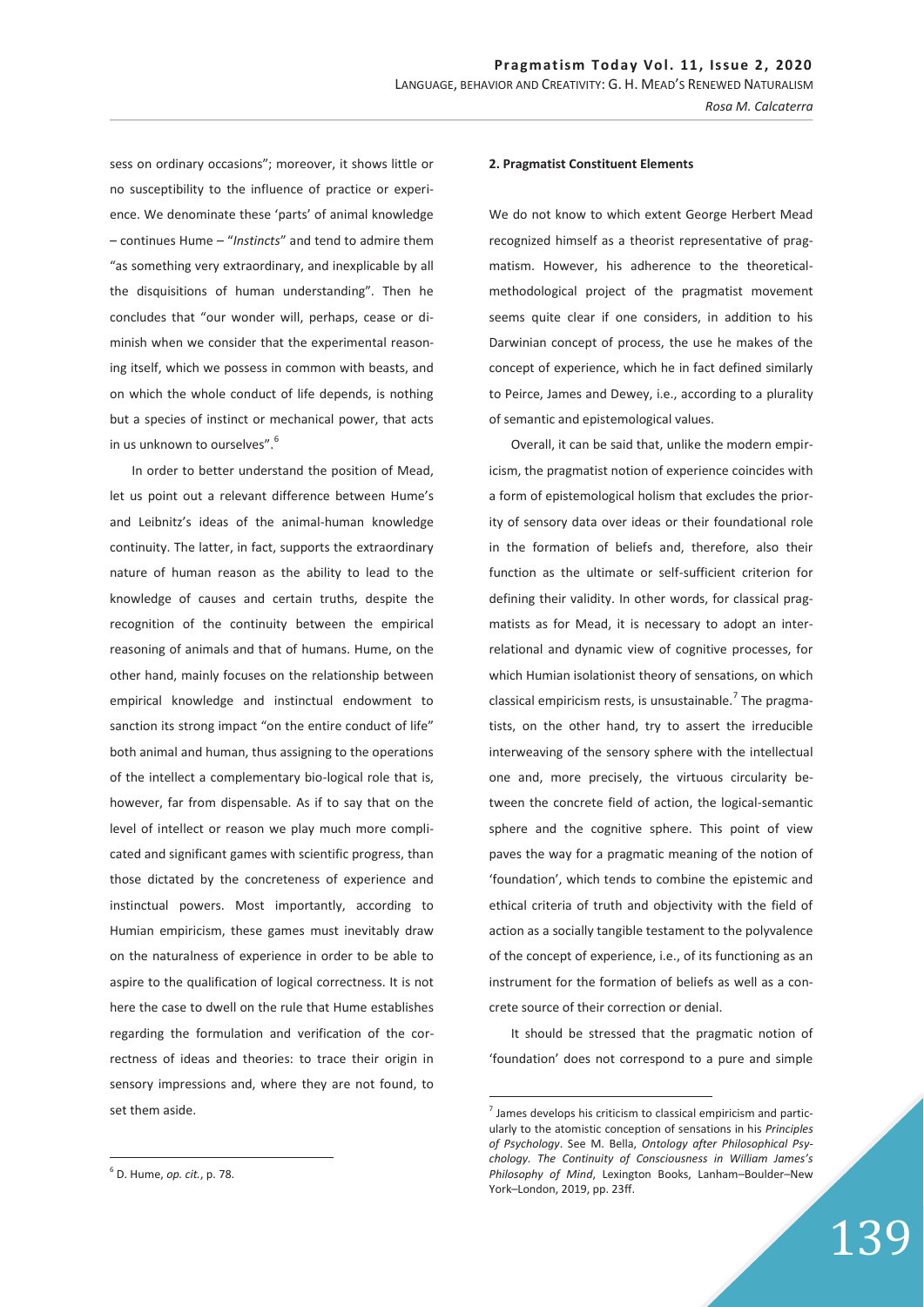reversal of the terms of the rationalist/idealist relationship between conceptual and empirical plans or, more generally, between theory and practice. Rather, it is a question of giving a much more substantial meaning to the usual statement that ideas or theories have reflected in practice, recognizing in the latter a constitutive factor not only of the building of knowledge but also of the awareness of its fallibility in principle. Here we touch on a typical aspect of both classical and contemporary pragmatist thought, although we must bear in mind that some leading representatives of the latter, such as Richard Rorty and Robert Brandom, tend to detach fallibility from the notion of experience. Indeed, by virtue of the important contaminations between pragmatism and analytic philosophy, there is an invitation to take leave of the term experience because it is apparently too vague and, in any case, too compromised by its strong association with the 'internalist' logic that underpins the philosophies centered on the idea of conscience. In contrast, philosophical analysis should be confined to the field of problems regarding the function of language, its forms, its structural devices, its limits and its potentials, precisely because all this would offer greater epistemic guarantees or reliability.<sup>8</sup>

However, the contrast between 'experience' and 'language' is increasingly proving to be inconsistent and pretentious in the context of recent developments in pragmatist philosophy.<sup>9</sup> In particular, such a contrast seems to obscure some of Peirce, James, and Dewey's important insights, which have shown the actual impossibility of clearly distinguishing the semantic fields indicated by the two terms in question – experience and language.<sup>10</sup> Mead's work is emblematic in this respect. Indeed, a cornerstone of his thought is the assertion of

continuity between the biological sphere, sociality and intellectual processes. It is an assertion based on a theory of perception that also ascribes a kind of intentionality to the body level, which is however structured by the linguistic-symbolic space generated from inter-individual experiences.<sup>11</sup> In other words, Mead's basic idea is that the objects perceived by the human individual are selected according to his or her specific biological needs and nevertheless framed in a context of meanings deriving from the linguistic interactions that characterize the specificity of inter-individual human relationships. $^{12}$  It is an idea that Mead consolidated by the rejection of the substantialist conception of conscience, a conception that he found at work also in the new 'scientific psychology' established in Europe and America at the time, despite the great innovative efforts promoted by experimental methodologies. In particular, the new scientific psychology seemed to him implicitly dependent on the Cartesian notion of consciousness as an autonomous substance with respect to the physical-natural world, just because the 'new' psychologists tended to explain perceptive experience in terms of the mechanical relationship between 'external' and 'internal', between object-stimulus and psychic states.

In the initial part of his best-known work, *Mind, Self and Society,*<sup>13</sup> Mead states his intention to follow the methodological criteria of John Watson's behaviorism, which in turn derived from the experimental psychology carried out by Wundt, James and Galton in the midnineteenth century. Thus, Mead shared with Watson the idea that the study of the mental is better guaranteed by an 'externalist' approach, i.e., by the observation of behavior. At the same time, he strongly contested Watson's intention to eliminate the concept of consciousness, arguing rather that it should constitute a central

-

 $\overline{a}$ 8 See R. M. Calcaterra (ed.), *New Perspectives on Pragmatism and Analytic Philosophy*, Rodopi, Amsterdam–New York, 2011. 9  $9^9$  For an account of most recent positions on the matter, see D. Hildebrand (ed.), *Language or Experience: Charting Pragmatism's Course for the 21st Century*, in «European Journal of Pragmatism and American Philosophy», Vol. 6, N. 2, 2014.

<sup>10</sup> A detailed analysis of the matter is in R. M. Calcaterra, *Contingency and Normativity. The Challenges of Richard Rorty*, Brill-Rodopi, Leiden–Boston 2019, pp. 31–36.

<sup>11</sup> Cf. S. B. Rosenthal, P. L. Bourgeois, *Mead and Merleau-Ponty:* 

*Toward a Common Vision*, State University Press, Albany 1991.<br><sup>12</sup> A synthetic presentation of this argument is in G. H. Mead, A *Behaviourist Account of the Significant Symbol*, in A. J. Reck (ed.), *Selected Writings*. *George Herbert Mead*, University of Chicago Press, 1964, pp. 240–247.

<sup>13</sup> G. H. Mead, *Mind, Self, and Society: The Definitive Edition*, Chicago University Press, Chicago 2015 (MSS).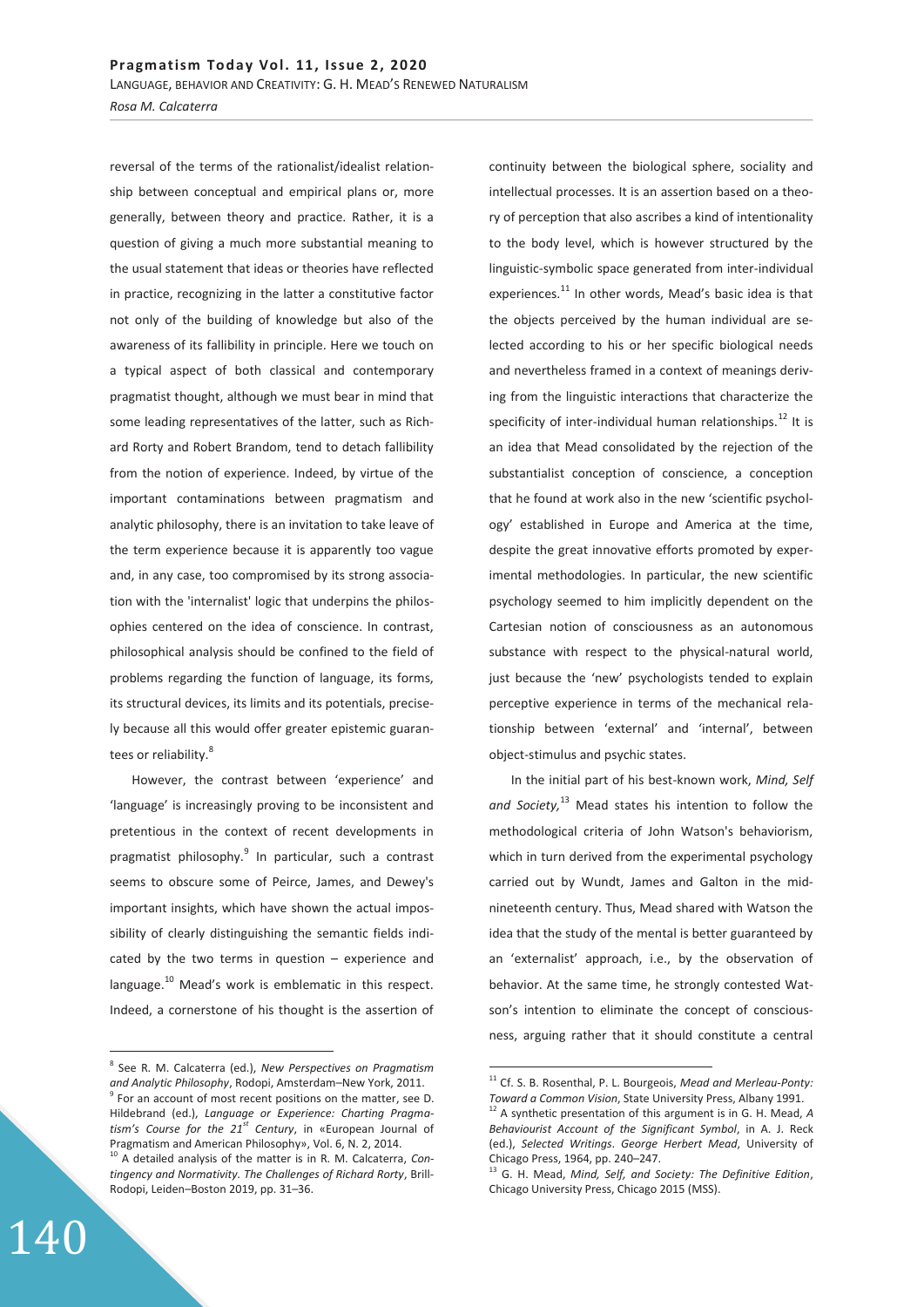moment of behaviorism itself. In his view, "Watson's attitude was similar to that of Alice's Queen in Wonderland: 'cut off their heads!'".<sup>14</sup>

The line of this argument is typically pragmatist: in order to renew philosophical and psychological research, it is necessary to emancipate oneself from the Cartesian dualism that orients the traditional theories of conscience and mind, without however falling back into physicalist reductionism. According to Mead, the existence of the mind or conscience as a psychic entity or substance, ontologically separate from the field of physical-natural phenomena – as the Watsonians intended – can be denied, but it cannot be denied that mind and conscience are an integral part of human action. Indeed, mind and conscience must be conceived as functional elements of behavior, which, as such, lend themselves to an objective or scientific description. The quarrel with Watson closes with a statement of principle:

Mental behavior is not reducible to non-mental behavior. But mental behavior or phenomena can be explained in terms of non-mental behavior or phenomena, as arising out of, and as resulting from complications in, the latter.<sup>15</sup>

Contemporary philosophy has advanced as much criticism as approval of this type of reasoning, which however is far from resolutive. On the other hand, precisely in light of the current debate on the mental, Mead's antireductionist naturalism presents itself as an exemplary symptom of the difficulty of closing a series of 'classical' philosophical problems and, at the same time, as a remarkable step in the process of changing the conceptual paradigms of our tradition.

As an alternative to Watsonian behaviorism, Mead's proposal supported a 'functionalist' view of the sphere of psychic facts, on the basis of James and Dewey's psychological research.<sup>16</sup> Mead endeavored to offer concrete justifications for functionalism by exploring the

 $\overline{a}$ 

theme of action in conjunction with a cohesive group of philosophical intuitions. $^{17}$  The most important items of his works are in fact strictly connected to some important philosophical questions to which Mead tries to answer from a new naturalist perspective: the theory of human language as the evolution of the "conversation of gestures" that takes place in the animal world; the description of the social genesis of the Self; the definition of thinking as the "internalization" of the "significant vocal gestures" that qualify human life and of which action is, according to Mead, the matrix and parameter of objective cognitions. Overall, just like Dewey, he clearly maintains that language is a form of behavior and, since language is an eminently social activity, the analysis of human behavior must necessarily pass through the verification of the structural devices of intersubjective verbal communication.

In all this, the choice to adopt the empirical precept of sticking to experience is evident. "Experience," wrote Peirce, "is our only teacher" and Mead, like the classical representatives of pragmatism, intended to show the dynamic and procedural nature of experience. Through his theory of language, the latter is configured as an interpretative process of reality, and it is assumed as a fallible source of our cognitive criteria as well as the place where the 'subjective' inevitably fades into the intersubjective and vice versa. In other words, according to Mead's analysis, what forms the field of subjectivity appears inseparable from the concreteness of the social interactions from which it stands out and in which the very possibility of handling the concepts of consciousness and self-consciousness, traditionally constitutive of the philosophical discourse on subjectivity, falls.

## **3. Self, Society, and Creativity**

 $\overline{a}$ 

As noted above, Mead's theory of language exhibits an image of the human being as a *socio-bio-logical* entity.

<sup>&</sup>lt;sup>14</sup> G. H. Mead, MSS, pp. 22.

 $15$  Ibid., p. 11.

 $16$  A detailed analysis of the origins, developments, and current importance of Mead's and Dewey's form of functionalism is in G. Baggio, *La mente bio-sociale*. *Filosofia e psicologia in G. H. Mead*, ETS, Pisa 2015, pp. 7–55.

<sup>17</sup> G. H. Mead, *The Philosophy of the Act*, The University of Chicago Press, Chicago 1938.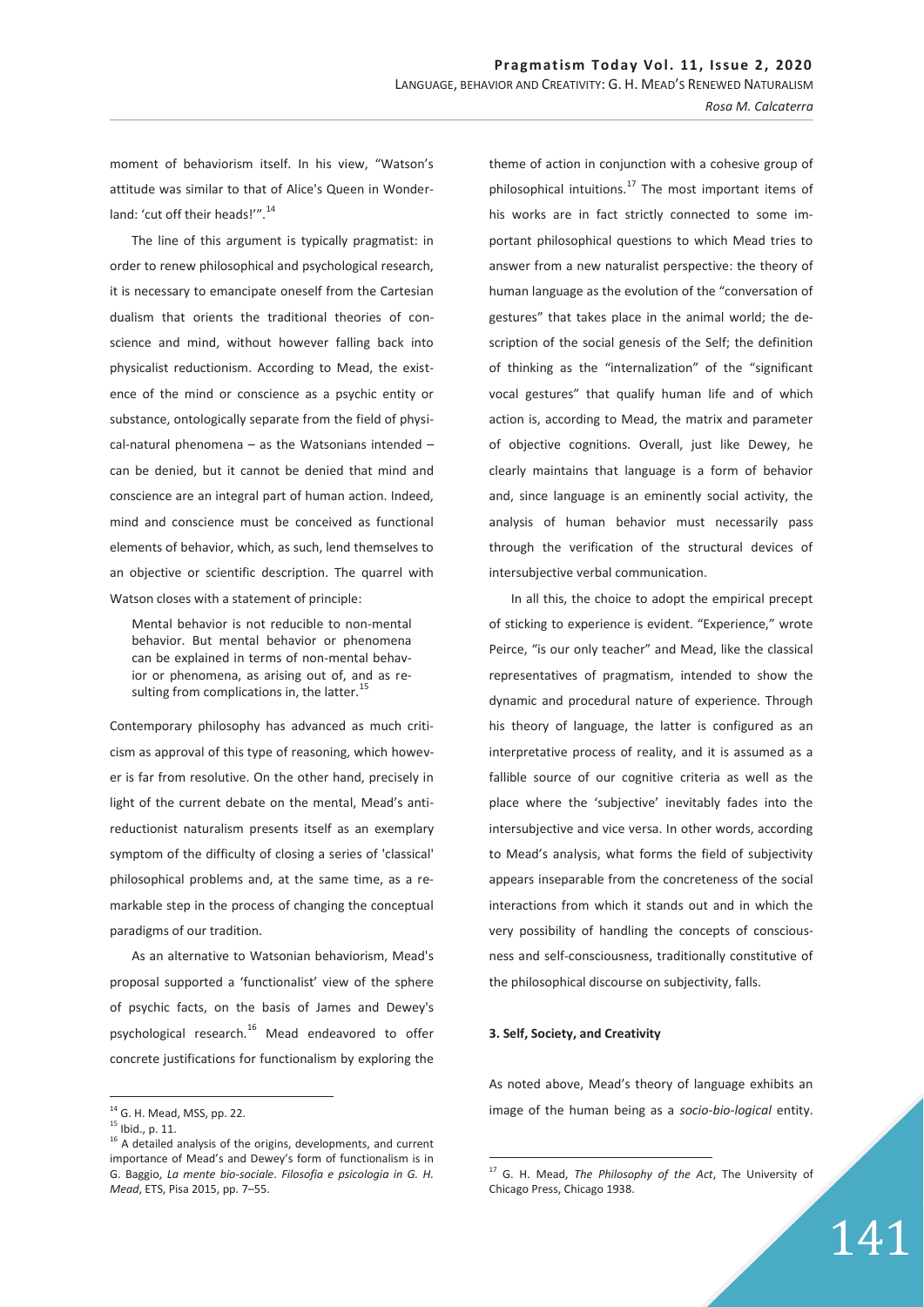The pivotal point of this proposal is the idea that the human being regulates his conduct through the ability to use meaningful symbols, which reflect the constructive and intentional character – in the biological sense of the term – of the relations she/he has with the surrounding reality, i.e., with physical objects and with her/his fellow human beings. The linguistic-symbolic factor is decisive for the specific 'natural' constitution of the human being, who is configured as a social subject by virtue of his ability to produce and use linguistic symbols. In other words, unlike the social relations observable in the animal world, the relations between human individuals, as well as between them and the surrounding physical world, are not simply relations of interaction but of *linguistic interaction*, i.e., they include the symbolic transposition of the experiences that weave the development of both personal and collective reality. These realities are, for Mead, eminently 'historical'. First, historicity is the necessary correlate of pragmatist criticism of essentialism and of philosophical or scientific dogmatism; in addition, historicity is an implicit factor of the concept of symbolic activity on which Mead bases his notion of the 'I' as a free and 'creative' agency.

Like Chauncey Wright – the lively defender of Darwinism, whom Peirce defined as the "coryphaeus" of the meetings of the "Metaphysical Club" from which the pragmatist movement took shape – Mead interprets the capacity of language as the "resultant of a long evolutionary path". More precisely, it would be the passage from the "conversation of vocal gestures" observable in the animal world to the exercise of "symbolic or significant vocal gestures", whose functioning – according to Mead – can be described according to the stimulusresponse model. However, Mead's use of the stimulusresponse model excludes its classic mechanistic character: signifying vocal gestures act as intermediaries in the relationship between two or more individuals and what counts is the mutual adjustment of their behavior to which linguistic communication gives rise. To put it differently, the intersubjective exchange of linguistic

expressions does not only consist in knowing how to respond to them as others would respond. Rather, linguistic communication consists in the ability to indicate to others the response we wish to provoke, that is to say, the ability to circumscribe the impulsive components of the linguistic act and therefore to have a constructive impact on the social situation. The suspension of the mechanism implicit in the stimulus-response model is in fact constitutive of Mead's definition of the concept of meaning:

Meaning is thus a development of something objectively there as a relation between certain phases of the social act; it is not a psychic addition to that act and it is not an "idea" as traditionally conceived. A gesture by an organism, the resultant of the social act in which the gesture is an early phase, and a response of another organism to the gesture, are the relata of a triple or threefold relationship of gesture to first organism, of gesture to second organism, and of gestures to subsequent phases of the given social act, respectively [...]. The gesture stands for a certain resultant of the social act, a resultant to which there is a definite response on the part of the individuals involved therein; so that meaning is given or stated in terms of response.<sup>18</sup>

To sum up, as it already was for Peirce, the meaning of symbolic-linguistic entities has a triadic structure that – by definition – goes beyond the idea of an immediate relationship between denoting and denoted. Moreover, Mead's conception of *language as a gesture* also offers important cues for a pragmatic integration of the theories of meaning developed within analytical philosophy. Indeed, the decisive aspect of linguistic communication lies – according to Mead – in the reference to one's self, i.e., self-consciousness, which precisely qualifies the level of "meaningful vocal gestures" as the exclusive prerogative of the human world (at least according to current scientific knowledge). Self-consciousness coincides with what he identifies as the basic device of the functioning of language: the ability to "take the role of the other" in the communicative interaction and, therefore, to anticipate the reaction of the interlocutor to

-

<sup>&</sup>lt;sup>18</sup> G. H. Mead, MSS, p. 76.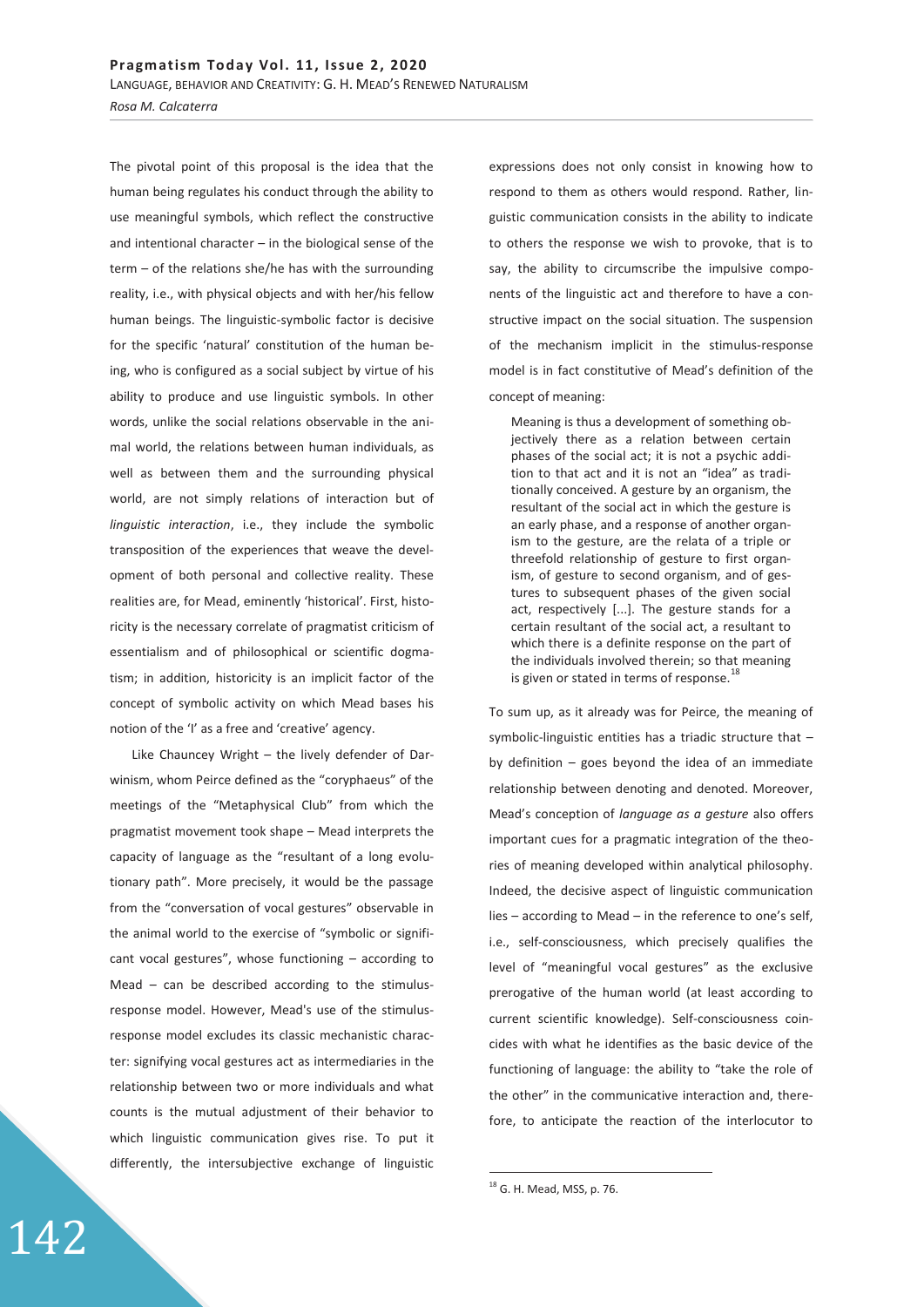her/his own expressions. It is not, however, a mere imitation, since the space of mutual understanding clearly borders on that of the interpretation of linguistic acts and the constructive activity of human intelligence, which feeds the symbolic plane of language.

The ability of 'taking the role of the other' is, in fact, the basic factor of the emergence of meaning, which Mead theorizes drawing on the concept of sympathy theorized by Hume. $19$  The passage from animal 'conversation of gesture' to the human vocal communication is nothing but a "*sympathetic*" inter-subjective relation:

If the gesture simply indicates the object to another, it has no meaning to the individual who makes it, nor does the response, which the other individual carries out, become a meaning to him, unless he assumes the attitude of having his attention directed by an individual to whom it has a meaning. Then he takes his own response to be the meaning of the indication. Through this sympathetic placing of themselves in each other's roles, and finding thus in their own experiences the response of the others, what would otherwise be an unintelligent gesture, acquires just the value which is connoted by signification, both in its specific applications and in its universality.<sup>20</sup>

Accordingly, the phenomenon of 'role-taking' is the core of the whole activity of thought, where it acquires the position of objective foundation of the ethical responsibility of the individual towards social reality. $21$  We are tackling here the notion of the *Generalized Other,* which Mead introduces to indicate human ability to internalize the set of behavioral attitudes of the social group to which she/he belongs. On the one hand, the notion of the *Generalized Other* is the precondition of human possibility to establish a society with their fellows, name-

 $\overline{a}$ 

ly is to arrange a group of individuals according to cooperative relationships or a *Koinoia*. On the other hand, the human capacity of internalization represents the primary condition for the possibility of relating to one's own individuality and, above all, of conceiving oneself as a subject aware of one's own actions and needs.

From the latter point of view, the *Generalized Other* represents a grounding experience of the rational subject, since Mead's analysis underlines the normative function of this experience in the development of thought, placing it as the condition of the "universe of discourse" that constitutes thinking, namely the "system of common or social meanings that thinking presupposes in its context". The normative value of the experience of the *Generalized Other* is therefore closely linked to Mead's theory of the social genesis of the Self, which he provides in order to counterbalance the influence of the social dimension with the safeguard of individual initiative. Mead's argument is the following: the experience of the *Generalized Other* is the primary condition for the possibility of recognizing oneself as a subject; however, the individual can obtain "his unity as Self" only through the dialectic between a "Me", namely the individual dimension which collects the socially pre-constituted cognitive and value patterns, and an "I", which instead is the functioning aspect of subjectivity that can offer free and creative answers to such patterns. Indeed, the 'unity of the Self' is nothing but the subject's self-identification as a member of a real universe that not only incorporates him, but of which he is himself an effectual instrument of development. For Mead, the "I" matches with the bio-logical capacity of the human being to relate constructively to a given objective situation, i.e., to grasp its possible problems and overtake them. More precisely, this ability is the distinctive factor of human intelligence, which Mead conceives of in the same way as Dewey, i.e., as a problem-solving activity.

The innovative role assigned to the 'I' in the process of Self formation is a leitmotiv of Mead's social philoso-

<sup>&</sup>lt;sup>19</sup> Ibid., p. 300. Mead's concept of sympathy also recalls the development of the Hume version of this concept in Adam Smith's *Theory of Moral Sentiments*. An interesting comparison between Mead's implication of sympathy in the emergence of symbolic meaning and Quine's use of the concept of empathy in his own theory of meaning is in G. Baggio, *Language, Behaviour, and Empathy. G. H. Mead's and W. V. O. Quine's Naturalized Theories of Meaning*, International Journal of Philosophical Studies, 27: 2, 180–200.

<sup>&</sup>lt;sup>20</sup> G. H. Mead, MSS, p. 246.

<sup>&</sup>lt;sup>21</sup> See A. Nieddu, The Universal Meanings of Common Discourse. Intra-subjective and Inter-subjective Communication in George H. Mead, in European Journal of Pragmatism and American Philosophy, VII–1, 2015.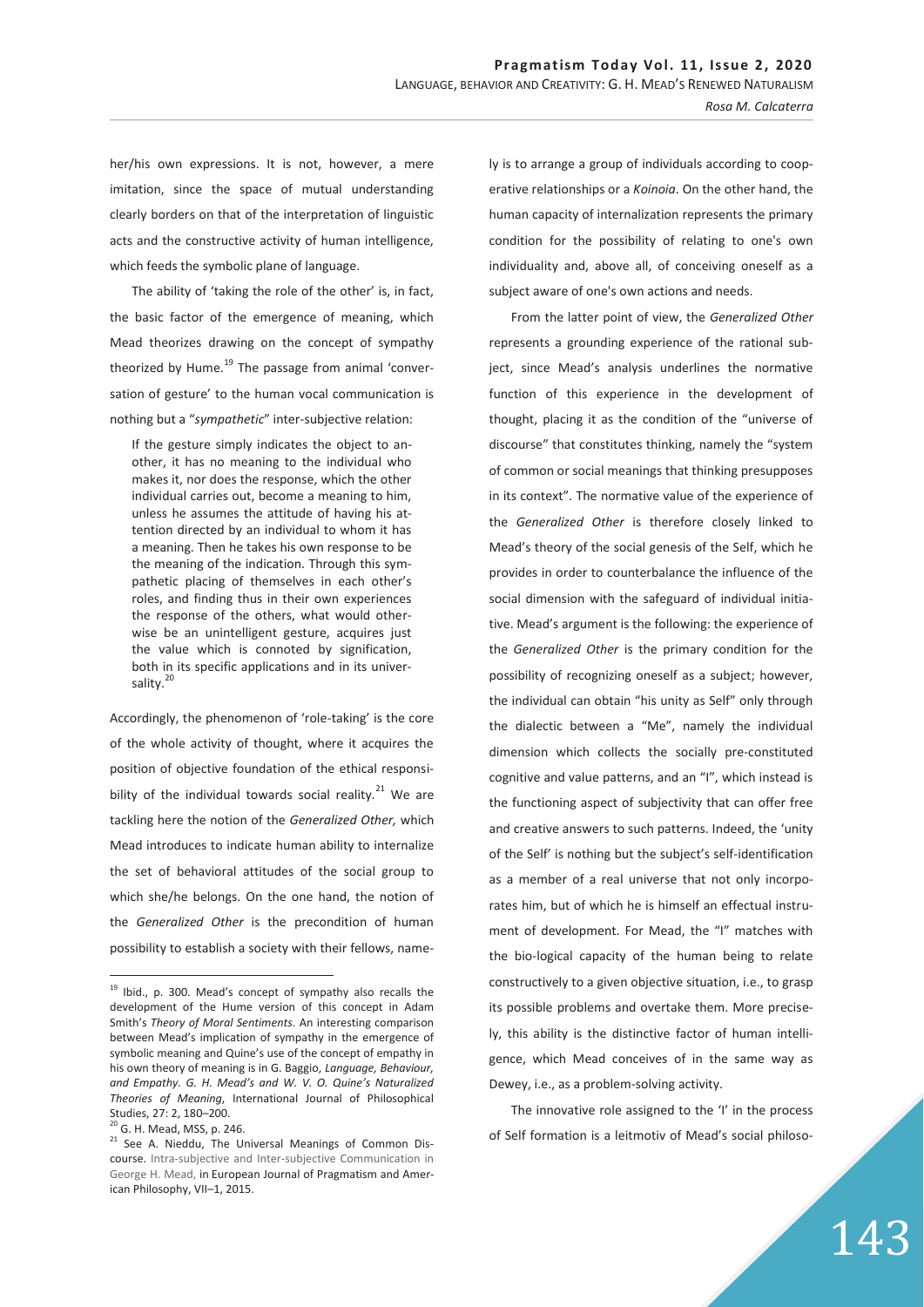phy, action theory and epistemology.<sup>22</sup> Unlike the perspectives that tend to withdraw the sphere of individuality from that of the ethical-political organization of human life, he focuses on the "natural" dialectic between "Me" and "I" to claim the indissolubility of public and private dimensions as well as to confer on the "I" an epistemic and ethical value that appears more consistent than that of the "Me", precisely because it represents a tangible factor of social improvement. It is important to underline that the innovative function of the "I" is conceived in terms of linguistic interaction: the new experiences and the new epistemic and value criteria of which the "I" can be the bearer, count precisely to the extent that, once introduced into the social communication circuit, they lend themselves to intersubjective recognition. In brief, everything that concerns the operativeness of the "I" is closely linked to the functioning of the "significant symbols" in the context of intersubjective and infra-subjective relations. It is by virtue of these relationships that the 'I' can be perceived as individual subjectivity, as a singular and unrepeatable agent belonging to the "universe of discourse" which, as said, is for Mead the basic condition both of social reality and of the most peculiar expressions of human intelligence.

On the other hand, Mead's insistence on the creative character of the "I" and his concept of "affirmation of self" tend to focus on the link between individual autonomy and social norms. The innovations produced by the "I" are indeed a sort of rebellion against some criteria of the current normative context, which – according to Mead's theory of the social genesis of the Self – must be understood and evaluated by the subject before he can contrast it. However, producing an innovation does not mean eliminating the cooperative matrix of one's own social group in favor of one's individuality. Rather, the creativity of the 'I' and the self-affirmation of the Self imply an ethical quality for which the validity of its expressions must be justified in light of the discursive or

144

 $\overline{a}$ 

intersubjective canon of the 'Me'.<sup>23</sup> This is precisely because the creative component of subjectivity is not activated, according to Mead, automatically or by virtue of a metaphysical principle, but rather depends on the linguistic dimension of the "Me", which mediates the productions of the "I"<sup>24</sup>.

In conclusion, language, behavior and creativity of the 'I' form an indissoluble whole for a vision that insists on the non-predetermined character of our cognitive and evaluative practices. In Mead's perspective, this amounts to granting an ethical meaning to the potential of the human mind to respond constructively to the suggestions of experience, especially to the problematic situations that it can present, to those "real and living doubts" to which Charles Sanders Peirce referred the positive development of our knowledge.

## **References**

-

- Bella, Michela. 2019. *Ontology after Philosophical Psychology. The Continuity of Consciousness in William James's Philosophy of Mind*, Lanham-Boulder-New York-London: Lexington Books.
- Calcaterra, Rosa M. 2003. *Pragmatismo: i valori dell'esperienza*, Roma: Carocci.
- Calcaterra, Rosa M. 2008. "Individual and Sociality in Science: J. H. Mead's 'Social Realism'*"*. *Cognitio. Revista de Filosofia*, vol. 9, n. 1, pp. 27–39.
- Calcaterra, Rosa M. (ed.) 2011. *New Perspectives on Pragmatism and Analytic Philosophy*. Rodopi: Amsterdam-New York.
- Calcaterra, Rosa M. 2019. *Contingency and Normativity. The Challenges of Richard Rorty.* Leiden-Boston: Brill-Rodopi.
- Baggio, Guido. 2015. *La mente bio-sociale*. *Filosofia e psicologia in G. H. Mead.* Pisa: ETS.
- Baggio, Guido. 2010. "Language, Behaviour, and Empathy. G.H. Mead's and W.V.O. Quine's Naturalized Theories of Meaning". *International Journal of Philosophical Studies*, 27: 2, pp.180–200.

<sup>22</sup> See the paradigmatic text by H. Joas, *The Creativity of Action*, Oxford, Polity Press, 1996.

<sup>23</sup> See A. M. Nieddu, *Il Sé 'creativo' e i processi di universalizzazione*, in R. M. Calcaterra (ed), *Semiotica e fenomenologia del Sé*, Nino Aragno Editore, Torino 2005, pp. 123–146. For a detailed account of theoretical meaning of creativity in pragmatist tradition, see G. Maddalena, F. Zalamea (eds), *Pragmatism and Creativity*, European Journal of Pragmatism and American Philosophy, V-1, 2013

<sup>&</sup>lt;sup>24</sup> See on this argument G. Baggio, Pragmatism and Verbal Behaviourism. Mead's and Sellars' Theories of meaning and Introspection. Contemporary Pragmatism, 2020, 17: 4, pp. 243–267.